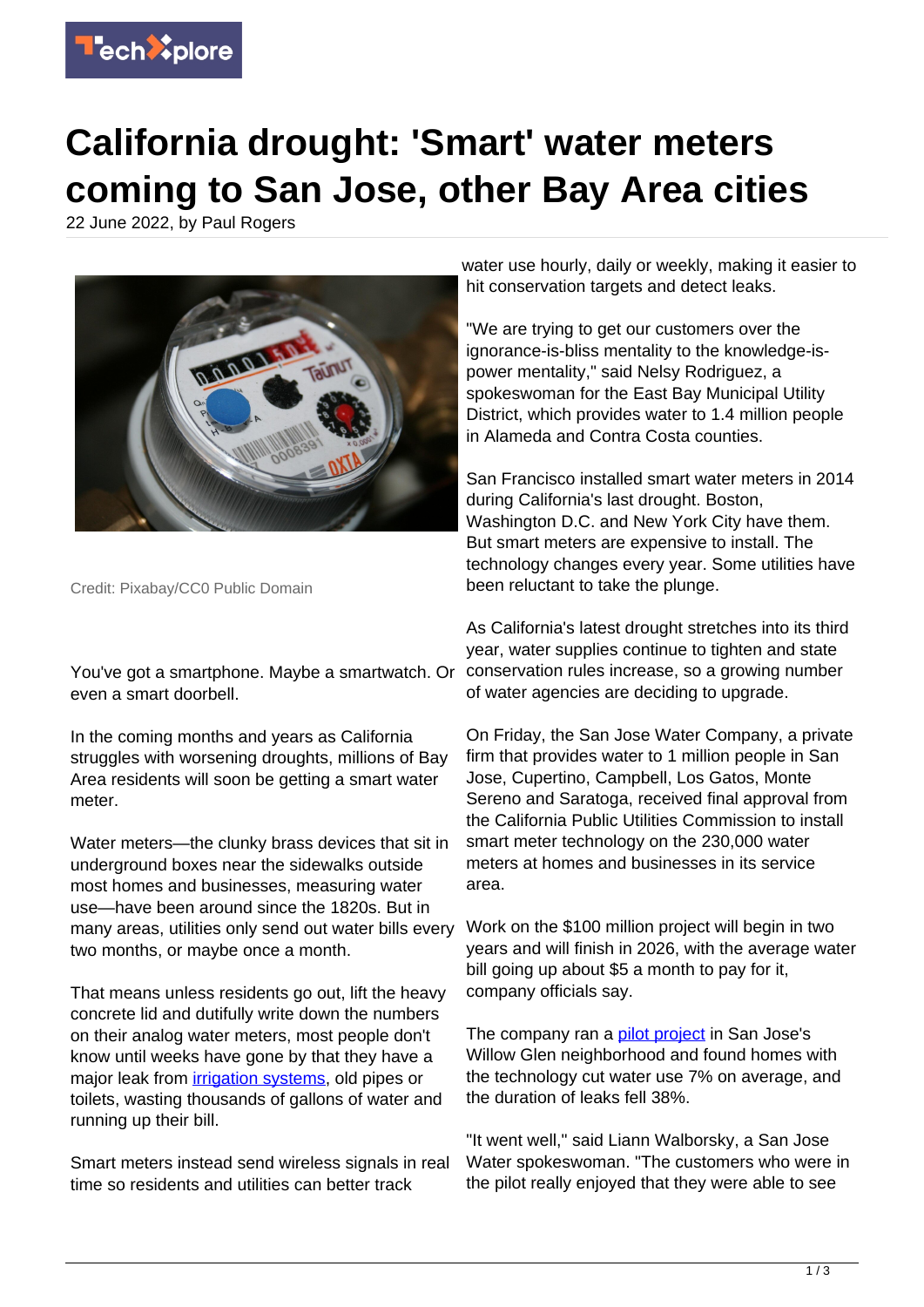

their water usage, and we saw results in conservation."

To the east, the Alameda County Water District, which serves Fremont, Union City and Newark, is spending \$41 million to upgrade its 86,500 meters by 2025. It already has finished 17,500, said spokeswoman Sharene Gonzales.

To the north, the Marin Municipal Water District is moving forward with plans to replace its 58,000 analog meters over three years at a cost ranging from \$20 million to \$25 million.

And East Bay MUD has installed smart meter technology on about 19,000 homes and businesses. The district's board, based in Oakland, is scheduled to decide in September whether to expand the program.

"Just about every utility I know has a full smart meter system, or is investigating it, or is in the process of deploying it," said Dave Wallenstein, an associate engineer with East Bay MUD.

The technology is not without controversy. When Pacific Gas & Electric installed smart gas and electricity meters across Northern California a decade ago, a small but vocal group of protesters fought the idea. They raised concerns about privacy and potential health risks.

In 2011, the California Council on Science and Technology, which advises [state government](https://techxplore.com/tags/state+government/) on technology issues, concluded the radio frequency emissions from smart meters were well within federal safety standards for cellphones and microwave ovens.

Still, most agencies, including PG&E, allow customers to opt-out. Walborsky said San Jose Water will do that when specific plans are finished in the next two years and installation begins.

For people who already track their electricity use closely or watch their gas mileage in real time while driving, a smart water meter is another tool to "geek out" on, say some experts. Most systems, like San Francisco's, allow people to log on to a website and track their water use. Some have smart phone

apps. Some send text messages when there are big spikes in [water use](https://techxplore.com/tags/water+use/).

"I remember a project I was working on in Coachella Valley where somebody had a really high water bill," said Lon House, a veteran energy and water consultant who works in Arizona and California. "They got irate. The water company said, 'You used a lot of water in this particular week.' They said, 'Oh yeah, we went on a trip and left the hose running.' "

On privacy, as part of its approval from the state PUC, San Jose Water and its contractors are required to comply with the California Consumer Privacy Act and not transmit specific information, such as customer names or bill payment status, over the wireless network.

Some East Coast utilities have installed [smart](https://techxplore.com/tags/smart+meters/) [meters](https://techxplore.com/tags/smart+meters/) to cut down on labor costs. With [wireless](https://techxplore.com/tags/wireless+signals/) [signals](https://techxplore.com/tags/wireless+signals/) sent from meters directly, they no longer need employees to manually read the meters.

Some water experts say that as climate change continues to heat up the already arid West, nearly every city will have smart water meters, which also can detect large leaks in distribution pipes and, in some cases, more easily locate people who are watering lawns over the limited number of days in droughts.

"In a drought, a utility can either say, 'You can never water your grass again,' or you can say, 'Here's how much [water](https://techxplore.com/tags/water/) you can use, you decide when you use it and how you use it,' " House said. "It's a two-edged sword. It can be a bludgeon from the government, or it can be enabling for customers. But given what California is facing, they have to do this."

2022 MediaNews Group, Inc. Distributed by Tribune Content Agency, LLC.